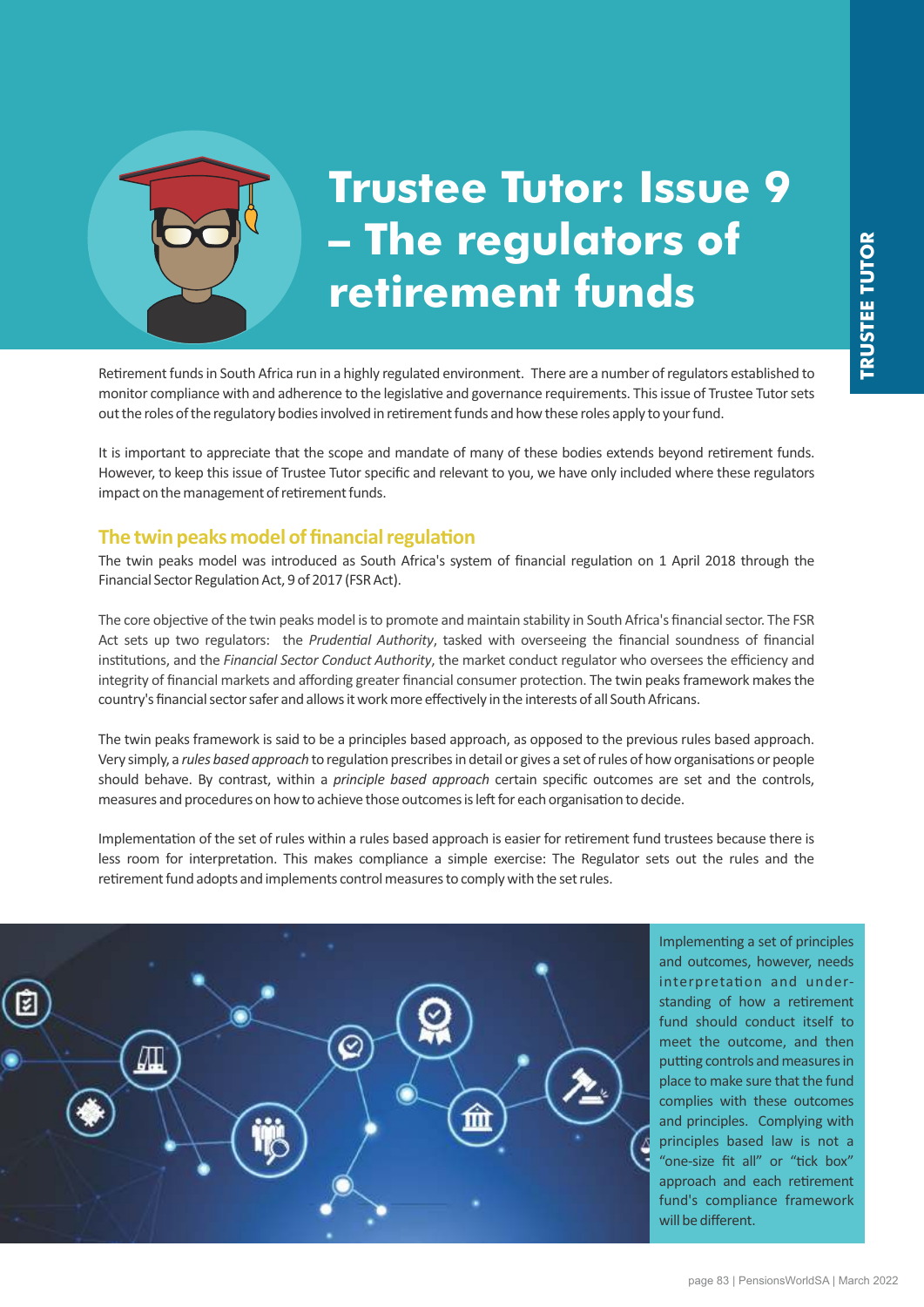# LET'S LOOK AT THESE FIRST TWO REGULATORS IN MORE DETAIL



**Financial Sector Conduct Authority (FSCA)**

## THE FSCA IS THE MARKET CONDUCT REGULATOR OF:

- financial institutions, that provide financial products and financial services;
- financial institutions that are licensed in terms of a financial sector law, including banks, insurers, retirement funds and administrators; and
- market infrastructures.

The FSCA's primary role is to ensure a fair and stable financial market, where consumers are informed and protected, and where those that jeopardise the financial well-being of consumers are held accountable.

## THE FSCA'S OBJECTIVES ARE TO:

- enhance the efficiency and integrity of financial markets;
- promote fair customer treatment by financial institutions:
- provide financial education and promote financial literacy; and
- assist in maintaining financial stability

## THE FSCA AND YOUR FUND

A retirement fund is a registered legal and financial entity with the FSCA. As such, the FSCA is the regulatory body which oversees the management and governance conduct within your fund. The FSCA has a number of regulatory, supervisory and enforcement tools in their toolkit to ensure appropriate conduct in your fund and that members (as consumers) are protected:

*Regulatory submissions* - the FSCA monitors your fund through various reports that need to be submitted to them. **namely:**

- Rules and amendments to your rules: all retirement fund rules and any amendments thereto need to be registered by the FSCA.
- Annual financial statements (AFS): each year your fund must submit a set of audited financial statements to the FSCA within six months of your fund's financial year end. The format of these AFS is a standard template set by the FSCA, in which a number of key pieces of information must be disclosed.
- Actuarial valuations: if not valuation exempt, your fund is required to submit an actuarial valuation at least every three years. The actuarial valuation is an assessment of whether the fund has sufficient assets to meet its obligations in terms of the fund's rules.
- Monthly contributions reporting: in terms of Section13A of the Pension Funds Act, monthly contributions due to a retirement fund must be receipted within 7 (calendar) days of the month end. For example, March's contributions are due by the 7<sup>th</sup> of April. Your fund's monitoring person must report a late, under or non-receipt of contributions to the members, the trustees and the FSCA every month.
- Section 14 applications: the process of transferring members from one retirement fund to another is set out in great detail Section 14 of the Pension Funds Act. In some instances, an application needs to be lodged and approved by the FSCA before any members or their assets can transfer to their new fund.
- Regulation 28 reporting: if your fund breaches the limits set in Regulation 28 of the Pension Funds Act, this breach needs to be reported to the FSCA.
- Fund appointments and exemptions are processed by the FSCA in order to monitor governance.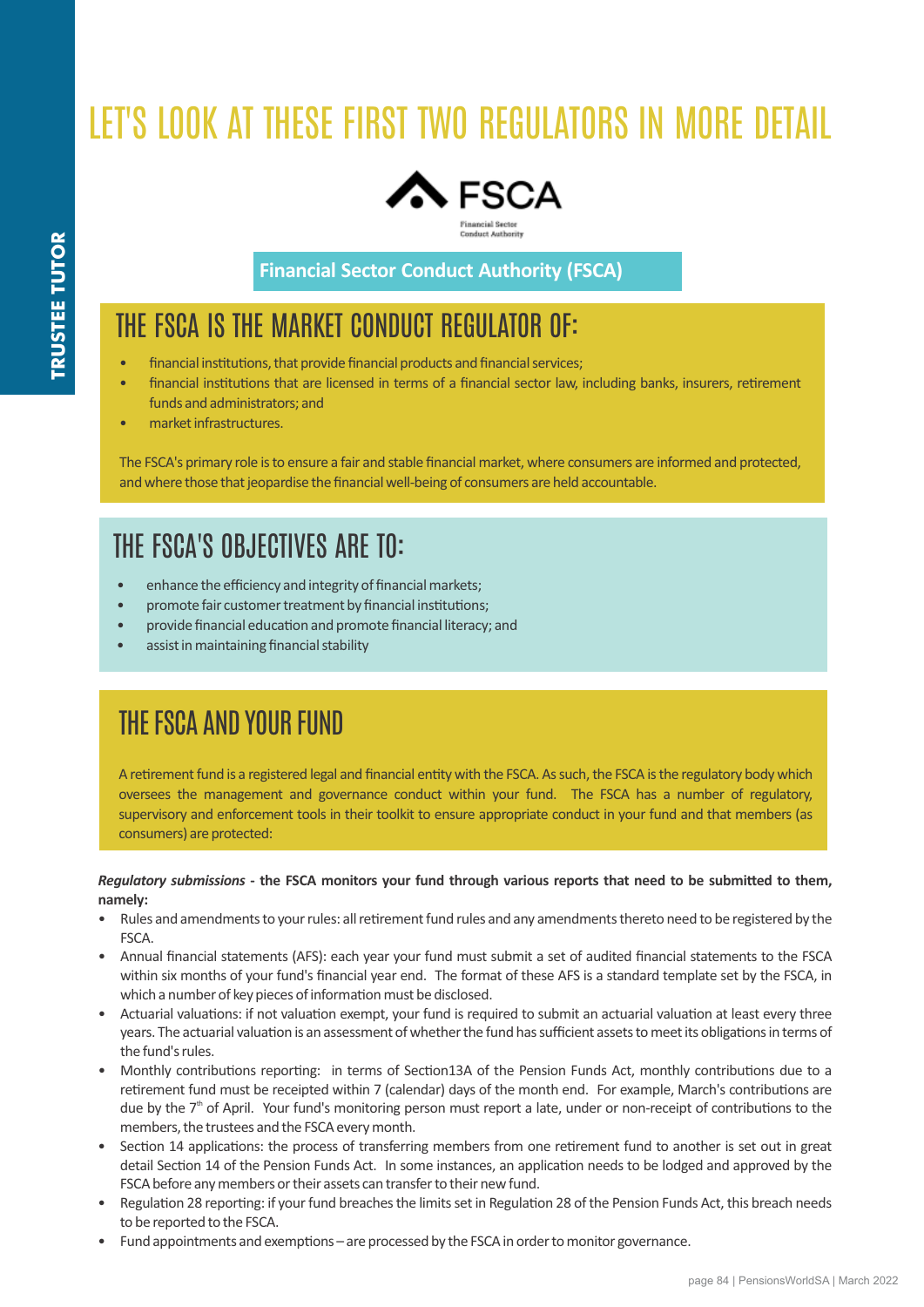*Supervisory offsite management* – using specific risk indicators, the FSCA may request information from your fund specifically, or from a group of funds, based on identified commonalities. Insights gained from this type of ongoing monitoring will assists the FSCA in formulating pre-emptive responses to emerging conduct risks and to publish leading practice benchmarks through comparative assessments. Trustees must make sure that these requests for information are responded to within the timelines stipulated by the FSCA in their request.

- Supervisory onsite inspections these are face-to-face visits where the FSCA meets with trustees and fund officials to enquire about, monitor and measure a fund's conduct risk evolution over time. There is usually some documentation to submit to the FSCA beforehand and trustees must make sure that this pack of documents is delivered within the FSCA's stipulated timeline. After the visit, the fund will receive a written report of findings which may require changes to the fund's documents or practices, or simply trustees' consideration of points raised.
- *Issuing of conduct standards* the FSR Act gives to the FSCA the power to issue conduct standards for financial institutions like retirement funds. These conduct standards establish binding principles for retirement funds and trustees need to make sure their funds take note of and implement any changes that may be necessary.
- Guidance notes are issued where there is uncertainty or material inconsistency in the way in which retirement funds implement regulatory requirements. These guidance notes are not binding on the fund but do provide useful information or points of reference to trustees.
- Interpretation rulings are published by the FSCA to promote clarity, consistency and certainty in the interpretation or application of pension fund laws. Whereas guidance notices will typically provide practical information on how to comply with a law, interpretation rulings are more likely to be used where a provision in a law is ambiguous or commonly misinterpreted. Unlike guidance notices, interpretation rulings are binding on the FSCA. In other words, they oblige the FSCA to interpret and apply the applicable law in line with the interpretation ruling, unless or until a legislative change or a court judgment effectively overrides the interpretation ruling.
- Investigations the FSCA has a wide range of investigative powers.
- *Enforceable undertakings* are contractual arrangements where a retirement fund undertakes to implement specific remedial action within an agreed period as a result of a regulatory contravention. Trustees should note that failure to comply with an enforceable undertaking is a contravention of the law that will result in formal enforcement action from the FSCA.
- *FSCA's trustee toolkit* is an online development programme for trustees, where the curriculum is based on the FSCA's guidelines on good governance for retirement funds. The programme gives trustees a better understanding of their role and functions, and must be completed by all trustees within 6 months of their appointment.

## THE FSCA AND YOUR SERVICE PROVIDERS

The FSCA also monitors the conduct of the majority of your fund's service providers using many of the tools discussed above.

Administrators - Section 13B of the Pension Funds Act requires that companies that administer the investments of retirement funds on that fund's behalf, must be registered with the FSCA, and comply with the conditions the FSCA may prescribe. The FSCA may impose substantial administrative penalties in appropriate cases to promote general and specific deterrence.

*Representatives and Key Individuals - The Financial* Advisory and Intermediary Services Act, 37 of 2002 (FAIS Act), regulates financial service providers (FSP's) by protecting the consumer against improper conduct by such FSPs. The FAIS Act makes provision for FSP's to be licenced and authorised through the FSCA. The FSCA also regulates members of the industry in the way they provide advice, as well as related intermediary services such as processing your insurance claims, in terms of certain financial products as defined by the FAIS Act. The FSCA may debar or remove key persons and suspend and revoke licences in appropriate circumstances, to ensure compliance with the FSR Act and its subordinate legislation.

Trustees should be comforted that the FSCA monitors the market conduct of their fund's service providers using all their tools available to them, including, onsite inspections, the issuing of conduct standards and directives as well as through enforceable undertakings.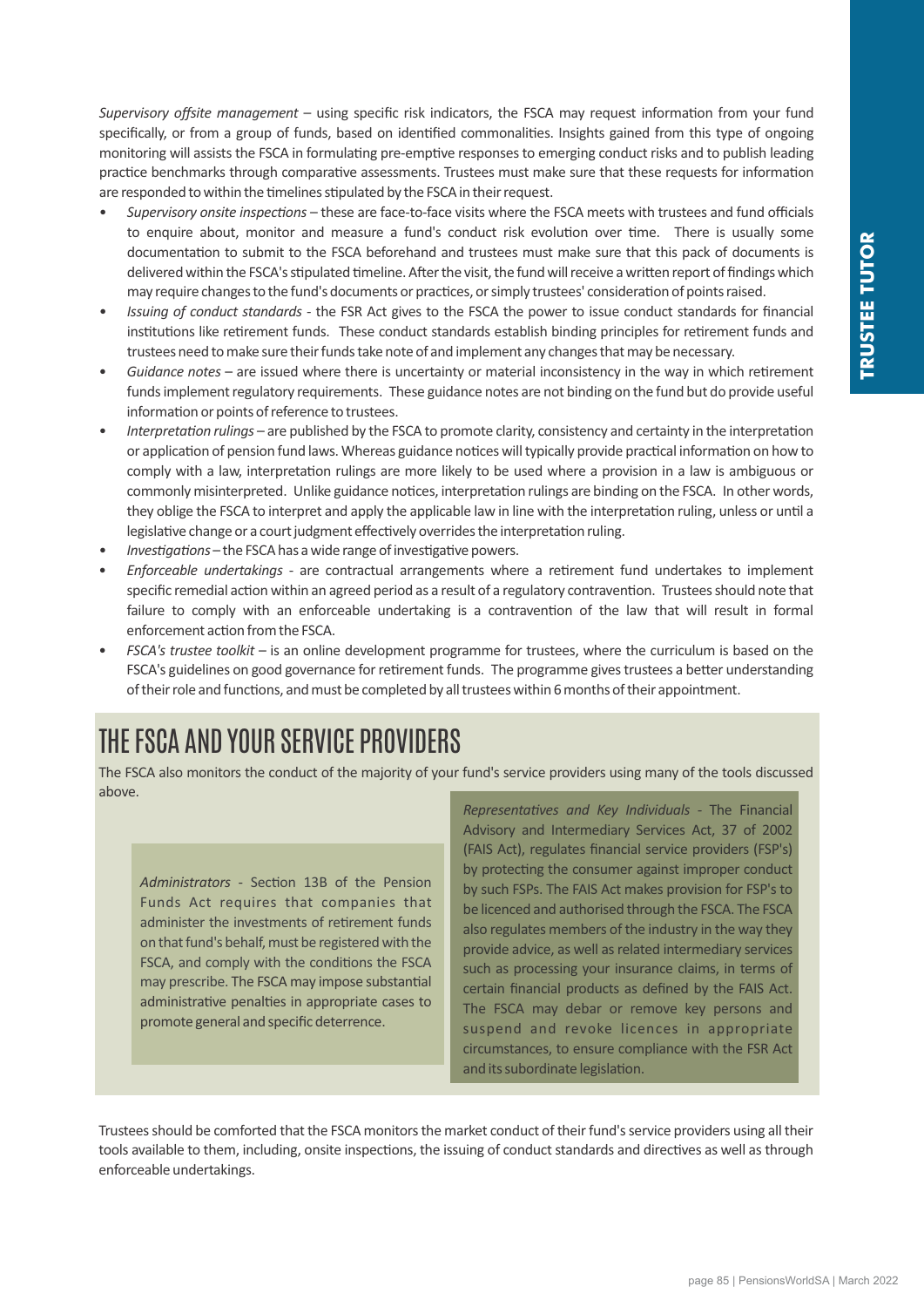To form meaningful and balanced insights in pursuing their supervisory mandate, the FSCA gathers information from a broad spectrum of sources extending beyond the institutions that it regulates. These sources include:

- Complaints and queries from consumers and other impacted stakeholders;
- Consumer bodies and industry associations;
- Alternative dispute resolution structures, including ombud structures;
- Other regulatory bodies, government departments and state agencies;
- Consumer and other media, including social media platforms;
- Whistleblowers:
- Publicly available or privately commissioned studies relating to general or specific consumer and industry trends; and
- Targeted mystery shopping exercises to obtain real time consumer experience insights.

AS FAR AS RETIREMENT FUNDS ARE CONCERNED, THE FSCA IS ONE OF THE KEY REGULATORS WHO MONITOR COMPLIANCE, GOVERNANCE AND MARKET CONDUCT OF BOTH THE FUND ITSELF AND THE ITS SERVICE PROVIDERS, TO ENSURE THE PROTECTION OF CUSTOMERS IN THE RETIREMENT SECTOR.



**Prudential Authority (PA)** 

## The PA and your fund

It is very seldom that the trustees of a retirement fund will interact with the PA.

The second regulatory pillar in the twin peaks model is the Prudential Authority (PA). The PA regulates financial institutions and market infrastructures to promote and enforce their safety, financial soundness and financial stability. Where the FSCA is focused on regulating the conduct of financial institutions, the PA is responsible for regulating the financial soundness and stability of financial institutions.

In fulfilling its mandate to promote and enhance the safety and soundness of financial institutions, the PA is responsible for:

- assisting the SARB maintain financial stability;
- cooperating and collaborating with other regulators, including the SARB, in issuing regulatory instruments (prudential standards and joint standards);
- conducting information gathering, supervisory onsite inspections and investigations;
- taking enforcement action (directives, leniency agreements, enforceable undertakings, etc.);
- issuing administrative penalties;
- regulating significant owners of financial institutions; and
- regulating and supervising financial conglomerates.

The PA sits within the administration of the South African Reserve Bank.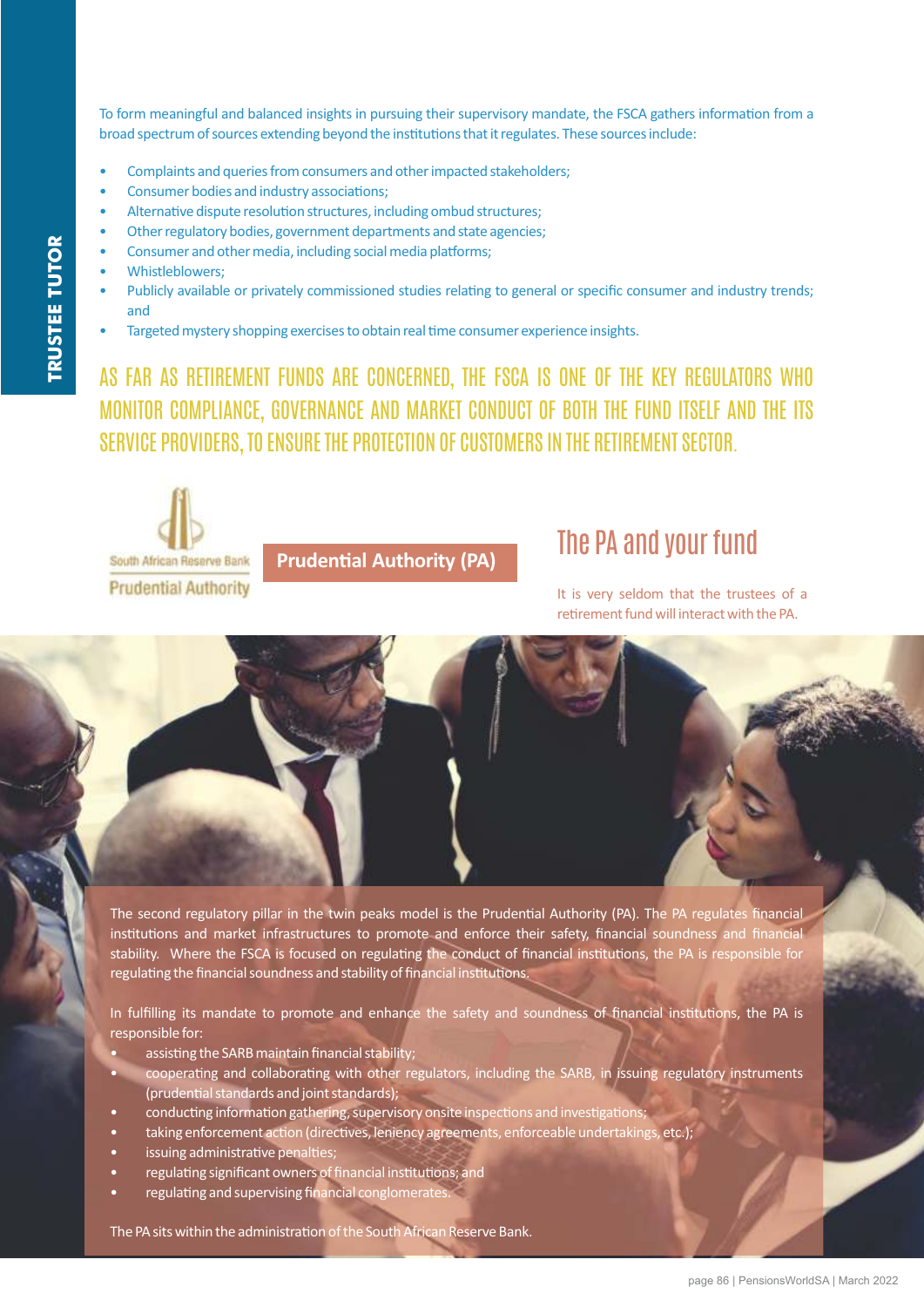

One of the main objectives of the SARB is to protect the value of the currency in the interest of balanced and sustainable economic growth. Other functions of the SARB are the setting of interest rates to keep inflation low and steady and the issuing of all the country's money notes and coins.

## THE SARB AND YOUR FUND

Of specific application to retirement funds, the SARB regulates cross-border transactions with the view of preventing the abuse of the financial system. As you know, retirement funds may invest a portion of their assets offshore (up to the regulation 28 limits). Every quarter, your fund must submit a report to the SARB providing information on the allocation of assets according to the major asset classes, in a standard reporting format (and template) provided by the SARB. A retirement fund must also get an audit report every year from its external auditors assessing the fund's quarterly asset allocation reports. This reporting is included in your retirement fund's annual financial statements.

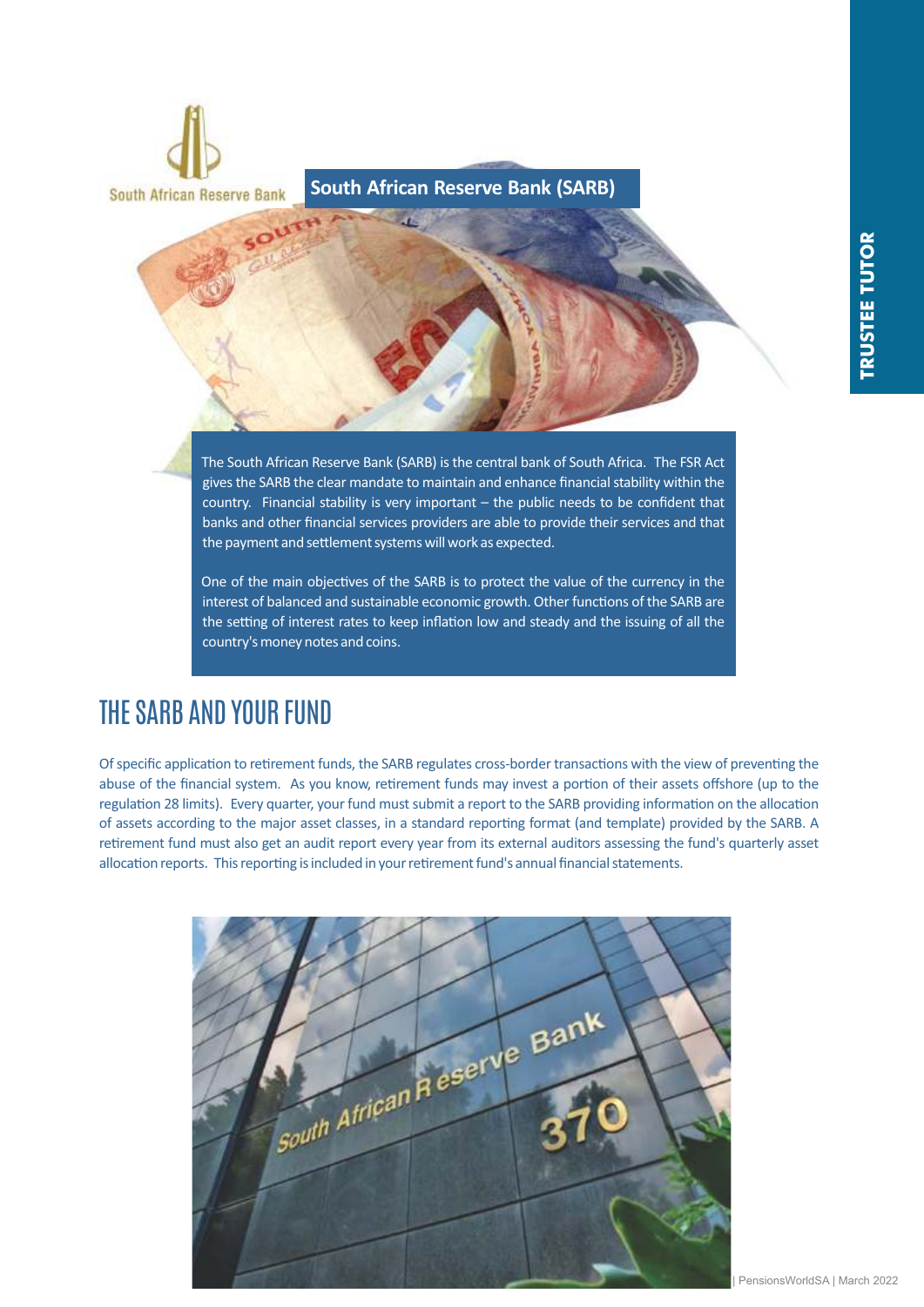#### **South African Revenue Services (SARS)**

**The South African Revenue Service (SARS) is the revenue service of the South African government. It administers the country's tax system and customs service, collects tax revenue and enforces compliance with related**  legislation.

REVENUE BUILDIN

## SARS AND YOUR FUND

Contributions to retirement funds enjoy tax deductibility through allowances set by SARS. Because these contributions are not taxed when paid into the retirement fund, they are then taxed when they are taken out of the fund (that is, when a member leaves the fund or passes away). Your retirement fund interacts with SARS when benefits are paid or when members are transferred from or into your fund.



**Information Regulator (IR)** 

The IR's function is to monitor and enforce compliance by public and private bodies with the provisions of the Promotion of Access to Information Act, 2 of 2000 (PAIA) and the Protection of Personal Information Act, 4 of 2013 (POPIA). For clarity, a retirement fund is a private body.

In simple terms, the IR deals with the regulation and enforcement of the laws around the protection of personal information. Their aim is to safeguard data subjects from harm by ensuring that their personal information is protected and processed correctly by responsible parties.

The powers, duties and functions of the IR are to:

- monitor and enforce compliance with the data privacy laws;
- provide education to stakeholders;
- handle complaints;
- do research and to report to Parliament,
- facilitate cross-border cooperation in the enforcement of privacy laws by participating in relevant initiatives on this; and
- issue codes of conduct and set guidelines that help various bodies with the development and application of industry/sector specific codes of conduct to ensure the proper implementation of the conditions for the lawful processing of personal information.

#### THE IR AND YOUR FUND

Practically, retirement fund trustees will engage with the IR's office when they:

- register their Information Officer;
- report any data breaches;
- deal with complaints that members may have reported to the IR on the processing of their personal information; and
- submit any requests for prior authorisation before processing any information that requires this authorisation (this is very infrequent).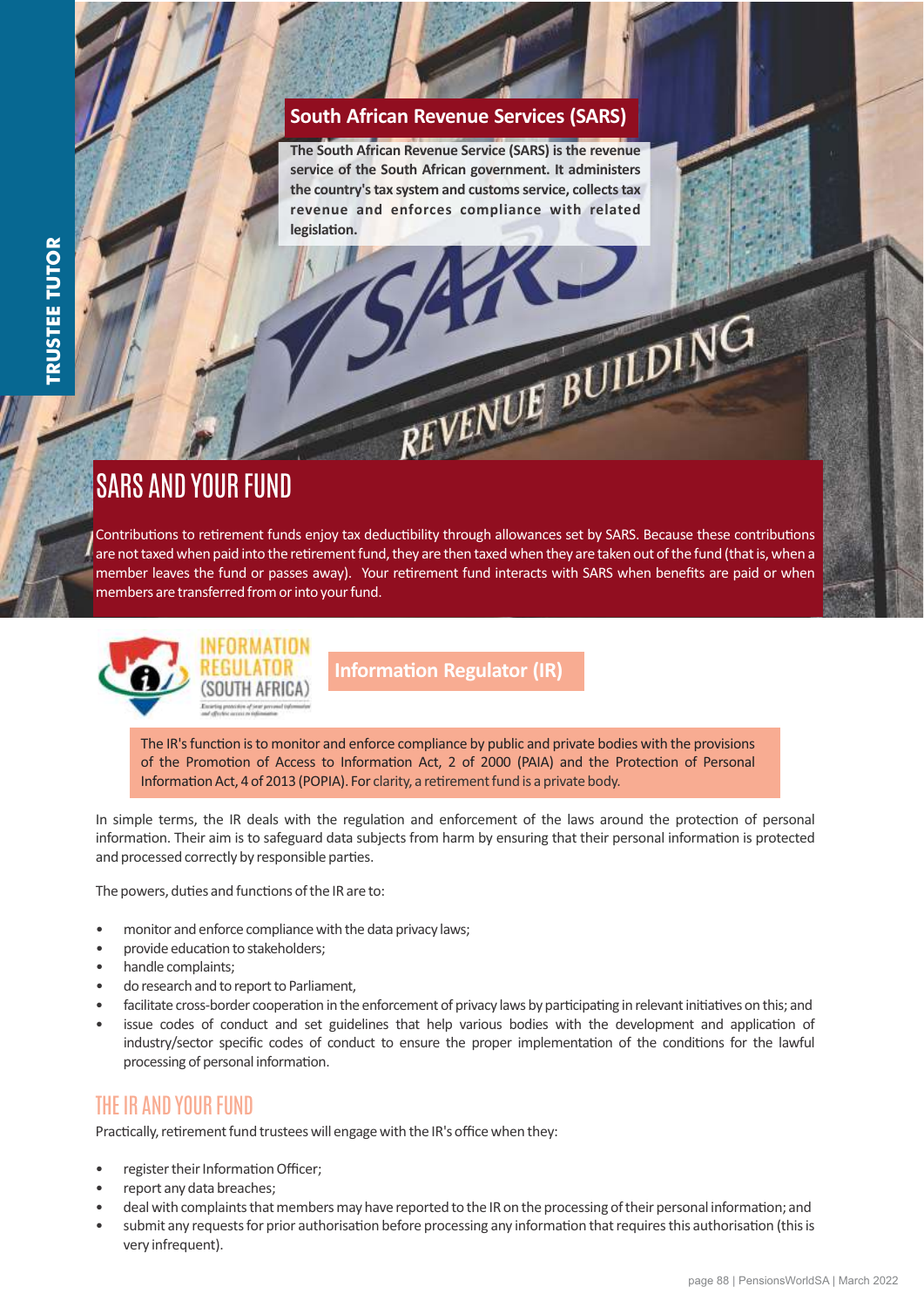

#### **Office of the Pension Funds Adjudicator (OPFA)**

The OPFA is the ombud within the retirement funds industry who is mandated to resolve complaints in terms of the Pension Funds Act, with the aim of upholding the integrity of the retirement funds industry and protecting the interests of retirement fund members. The OPFA's office investigates and determines complaints relating to the improper application of retirement fund rules, maladministration, disputes of fact or law, and employer dereliction of duty in respect of retirement funds.

The OPFA ensures the procedurally fair, economical and expeditious resolution of complaints by:

- ensuring that its services are accessible to all;
- investigating complaints in a procedurally fair manner; and
- reaching a just and expeditious resolution of complaints in accordance with the law.

### THE OPFA AND YOUR FUND

It is very important that your retirement fund have a complaints framework and policy in place, and that your members know how and where to lodge their complaints.

Trustees should always be given the opportunity to resolve a member's complaint before it is referred to the OPFA. Should the member remain unsatisfied with the trustees'/fund's response to their matter, they are then able to lodge their complaint with the OPFA.

Trustees must monitor all complaints and must respond to the OPFA's requests and investigations within their stipulated turnaround times.

If the member or the fund are unsatisfied with the decision reached by the OPFA, the matter can then be referred to the Financial





#### **Financial Services Tribunal**

The role of the Financial Services Tribunal is to hear applications for reconsideration of a decision made by a decision maker, such as the Ombud, the FSCA or even a financial services provider. In the case of retirement funds specifically, where a party is unhappy with a decision reached by the OPFA, they may refer the matter to the Tribunal.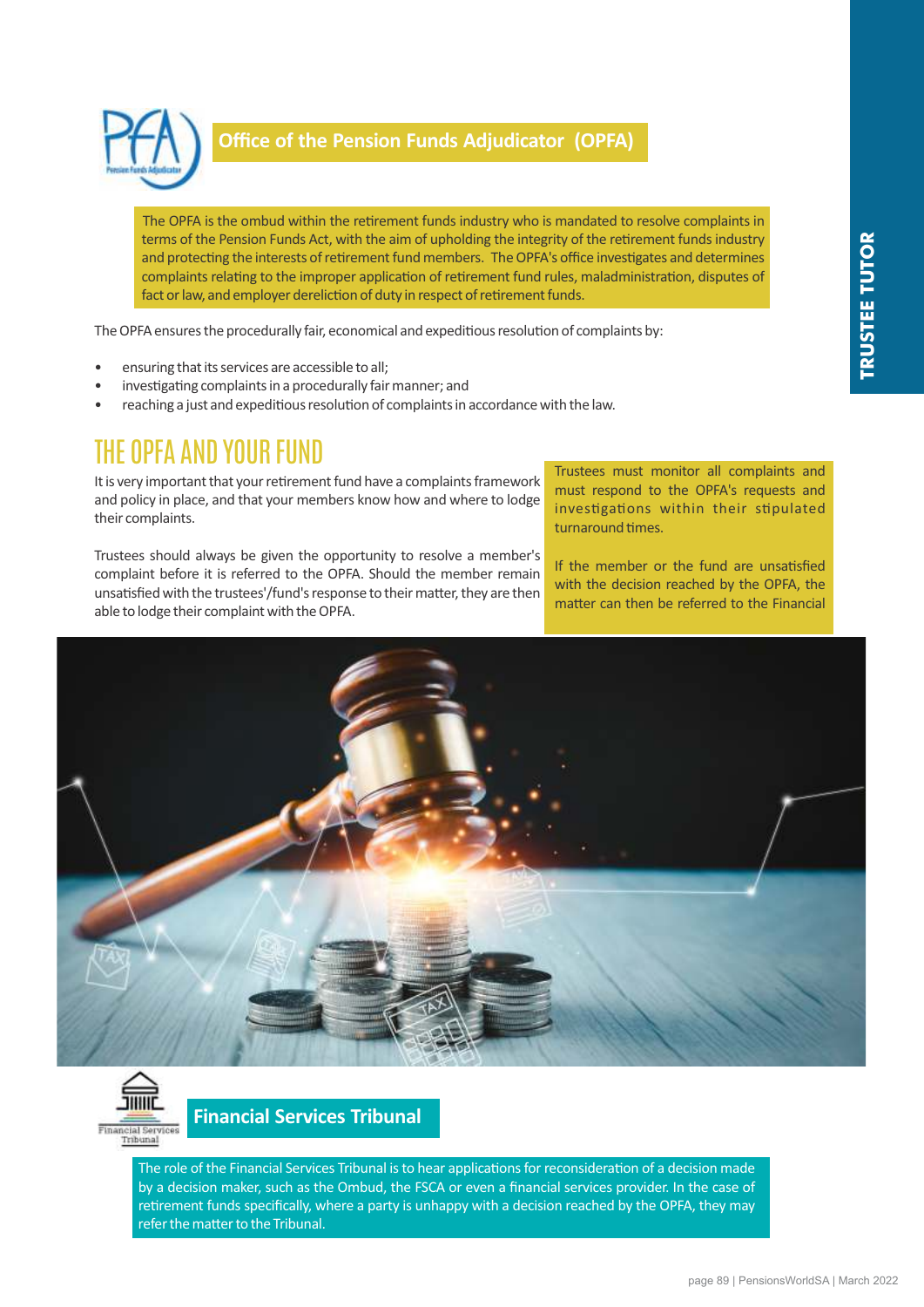The application must be made within 60 days after the applicant was informed of the OPFA's determination or any longer period that may be allowed if good cause is shown. And the application must be lodged with the Tribunal and all the other parties to the decision.

There are clear and strict turnaround times applicable to matters referred to the Tribunal, to enable the Tribunal to investigate the matter thoroughly and allow all parties to make submissions.

Once their investigation is complete, the Tribunal can decide to set aside the OPFA's determination and refer the matter back to the OPFA for further consideration, substitute a decision or dismiss the application. In exceptional circumstances, the Tribunal can order that a party to the proceedings must pay some or all of the costs reasonably and properly incurred by the other party in connection with the proceedings

The Tribunal's order has the same effect as a civil judgment and may be enforced as if it was granted by a court. A party who is unhappy with the Tribunal's decision can apply to the high court for review.

## THE TRIBUNAL AND YOUR FUND

Members who are dissatisfied with a decision made by the OPFA may apply for reconsideration of the matter by the Tribunal. Trustees will receive formal notice of the Tribunal's involvement in a matter and the fund must respond within the stipulated timeframes. The Tribunal's proceedings are conducted with as little formality and technicality and expeditiously as possible and decisions are often made on the documents. Should a hearing be held, the parties may be represented by a legal representative of their choice.

#### **Financial Services Intelligence Centre (FIC)**

The Financial Intelligence Centre (FIC) is South Africa's national centre for the gathering, analysis and dissemination of financial intelligence. The FIC was established to identify proceeds of crime, combat money laundering and the financing of terrorism and, in so doing, has a primary role to protect the integrity of South Africa's financial system.

The FIC was established in terms of the Financial Intelligence Centre Act, 38 of 2001 (FIC Act), which also contains a number of control measures aimed at facilitating the detection of money laundering and terrorist financing, and imposes specific responsibilities on accountable institutions that relate to their business relationship with clients.

## THE FIC AND YOUR FUND

A retirement fund is not an accountable institution for the purposes of the FIC Act and is therefore not subject to the majority of its obligations.

However, this does not mean that your retirement fund is completely exempt from complying with the FIC Act. The FIC Act imposes a broader reporting of suspicious and unusual transactions obligation on any person who carries on a business or is in charge of a business or who is employed by a business, which includes the business of a retirement fund, to file a prescribed report with the FIC.

Rerement fund trustees and their appointed administrators must be aware and alert that their funds could be used for money laundering purposes. Funds should therefore have appropriate control measures to pick up suspicious financial activity, for example, trustees could ask their administrators to flag deposits above a certain amount or made in specific circumstances.

As a trustee it is important to understand the extent of the regulatory framework in which your fund operates and to comply with the requirements of these regulators as they are applicable. Ongoing training and trustee development is crucial to make sure that you stay on top of your fund's compliance and governance requirements within this framework.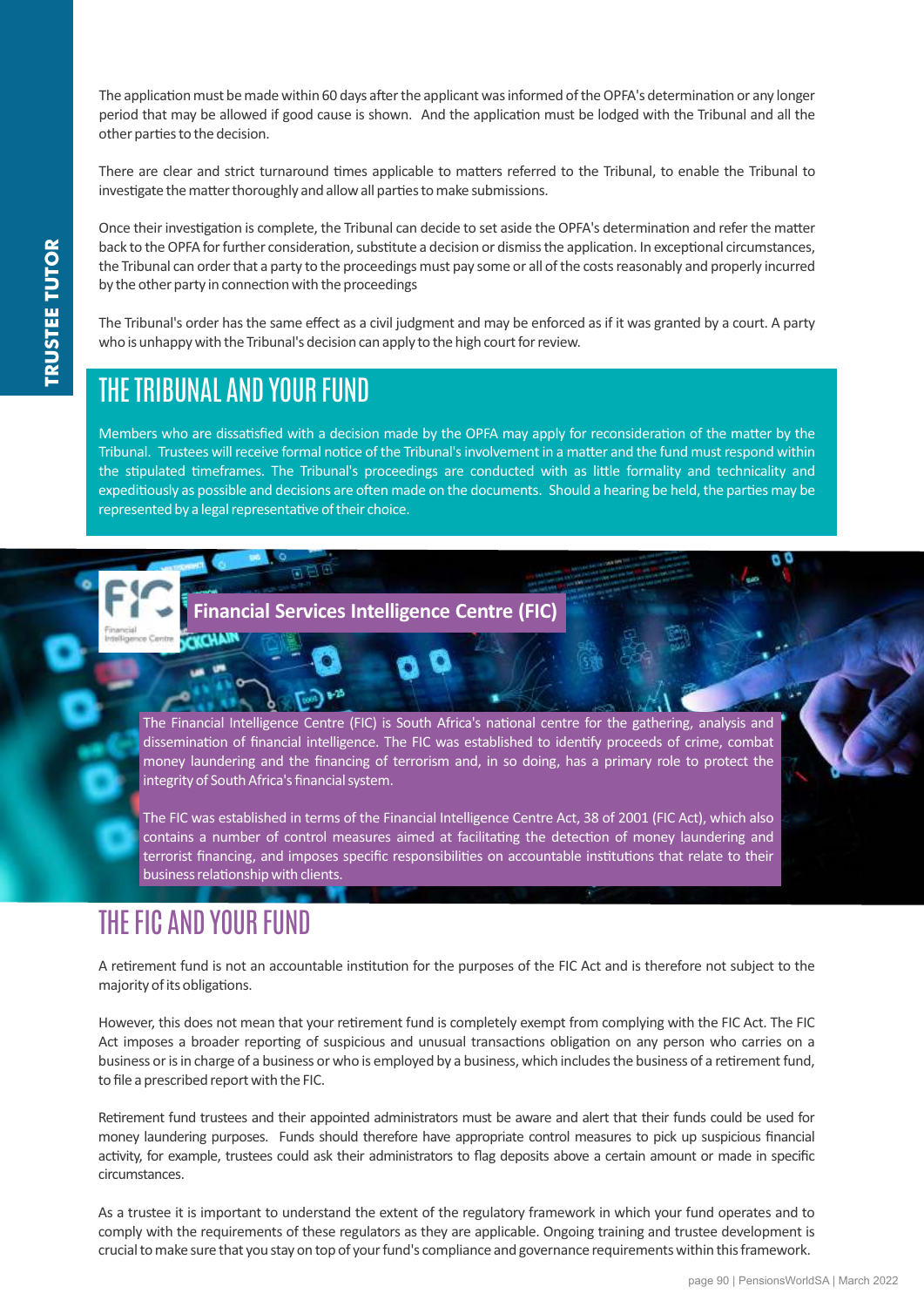

# Tailored training for your unique fund needs.

Our experience shows that trustees get the most value from training that is designed around their fund's unique rules and benefits.

Please contact Toni-Leigh Cantin on 087 330 5626 or cantint@icts.co.za for more information or **visit our website www.icts.co.za**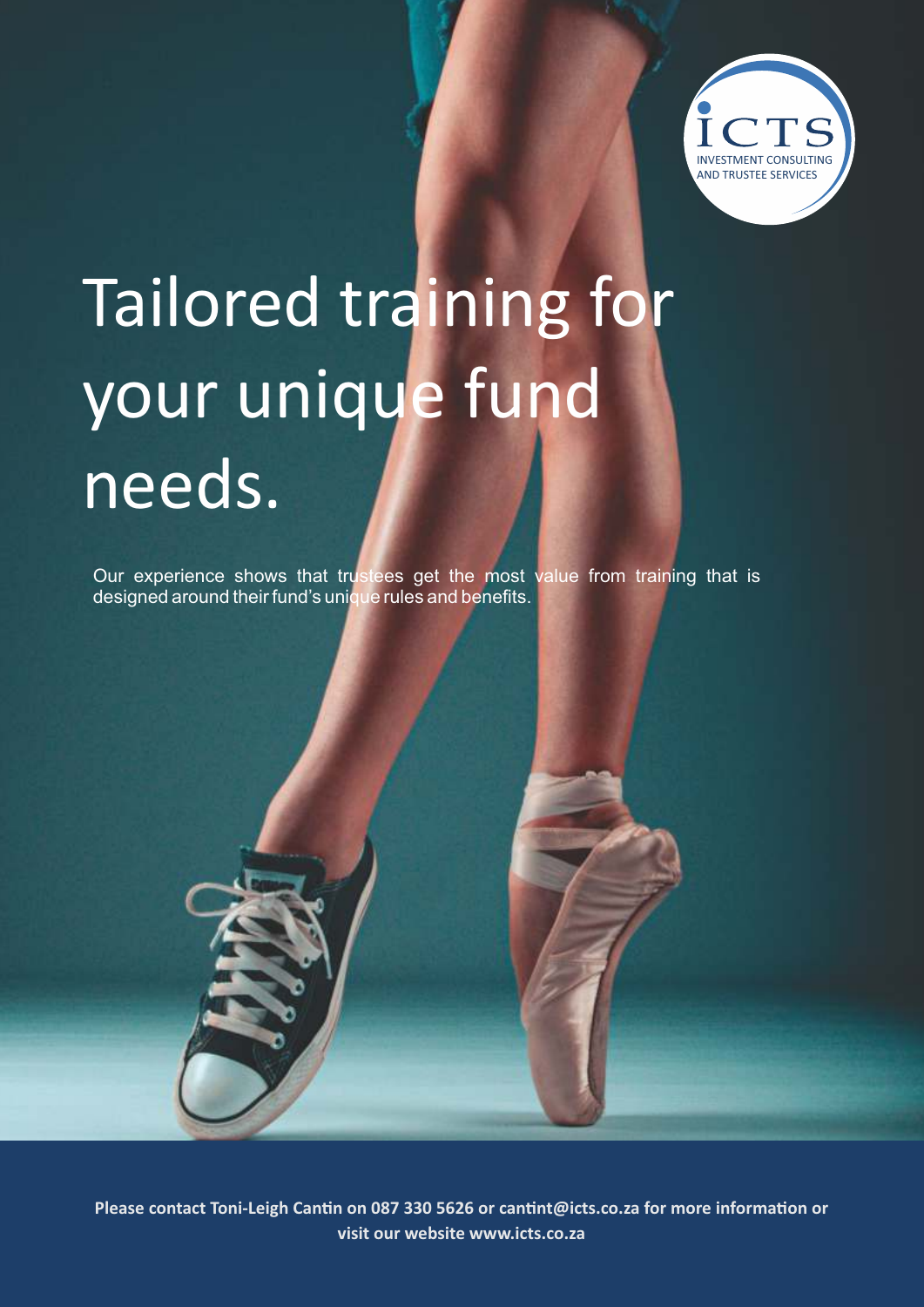

# **Trustee Tutor: Issue 9** The regulators of retirement funds

**For an on-line version of the required reading material as well as electronic CPD Submission form, go to**  https://www.pensionsworldsa.co.za or https://www.ebnet.co.za

#### **How to?**

Answer all the questions by inserting the correct answer(s) into the block provided next to each question, scan the pages and email to Toni Cantin at ICTS, using cpd@icts.co.za

| 1. The twin peaks model of regulation was introduced in South Africa in: |  |  |  |  |  |  |  |  |  |
|--------------------------------------------------------------------------|--|--|--|--|--|--|--|--|--|
|--------------------------------------------------------------------------|--|--|--|--|--|--|--|--|--|

- a. 2015
- b. 2016
- c. 2017
- d. 2018
- 2. The Financial Sector Regulation Act, 9 of 2017 (FSR Act) sets up the Prudential Authority (PA) and the Financial Services Conduct Authority (FSCA).
	- a. True
	- b. False
- 3. The FSCA is the market conduct regulator of:
	- a. Financial institutions, that provide financial products and financial
	- b. Financial institutions that are licensed in terms of a financial sector law, including banks, insurers, retirement funds and administrators
	- c. Market infrastructures
	- d. All of the above.

4. Choose the incorrect statement. The FSCA's objectives are to:

- a. Monitor the financial soundness of financial institutions.
- b. Enhance the efficiency and integrity of financial markets.
- c. Promote fair customer treatment by financial institutions.
- d. Provide financial education and promote financial literacy.
- 5. Which of the following is not a regulatory, supervisory or enforcement tool in the FSCA's toolkit to ensure appropriate conduct by a retirement fund?
	- a. Onsite inspections.
	- b. Regulatory submissions.
	- c. Debarring a trustee.
	- d. Issuing of guidance notes